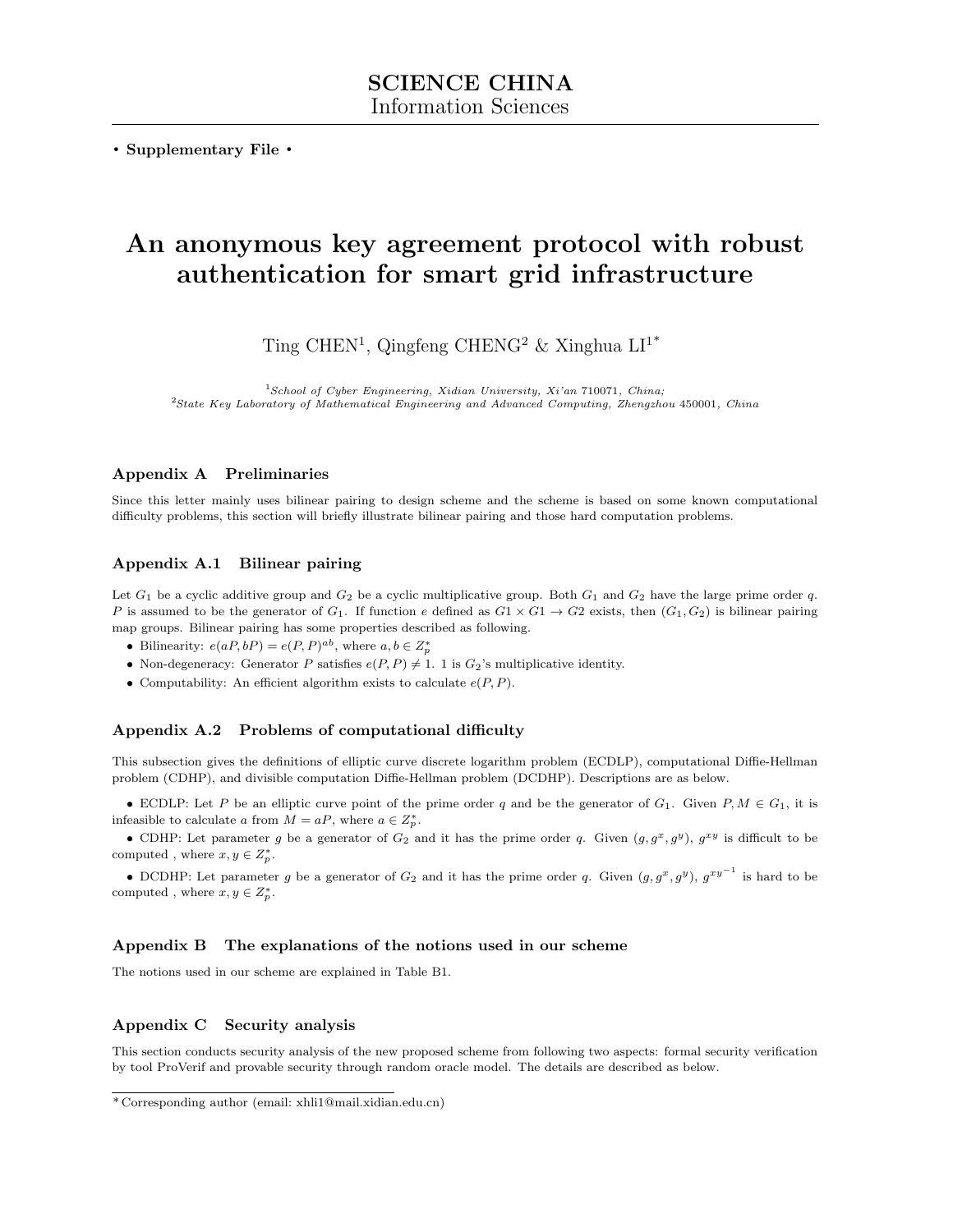| Notions          | Corresponding explanations                               |
|------------------|----------------------------------------------------------|
| TA               | The trusted authority                                    |
| $SM_i$           | The smart meter                                          |
| $UC_i$           | The utility control                                      |
| E                | The adversary                                            |
| $ID_i$           | The smart meter $SM_i$ 's identity                       |
| $ID_i$           | The utility control $UC_i$ 's identity                   |
| $S_i$            | The private key of the smart meter $SM_i$                |
| $S_j$            | The private key of the utility control $UC_i$            |
| $\boldsymbol{s}$ | The master key selected by the trusted authority         |
| $P_{pub}$        | The trusted authority's public key and its value is $sP$ |

Table B1 The notions and corresponding explanations of our scheme

#### Appendix C.1 Formal security verification by ProVerif

ProVerif is a tool used for automatic formal verification and analysis of cryptographic protocols, which can verify security attributes such as confidentiality and authentication. Based on Dolev-Yao model, ProVerif uses applied  $\pi$  calculus and verifies protocol's security by queries. Here we present security verification of our protocol by ProVerif tool.

We first define c as the public channel, where the smart meter  $SM_i$  and utility control  $UC_j$  communicate with each other and exchange information. Additionally, it is important to define the type of parameters, since parameters' types determine whether they can be obtained by adversaries. Public parameters and parameters transmitted over public channel are exposed to adversaries, but private parameters are protected. We define constant P as a public bitstring. Key  $S_i$  and  $S_j$ , master key s, and session key  $sk_{ij}$  are defined as private bitstrings. Afterwards, we need to construct some functions used to describe the proposed protocol. Seven kinds of operations are adopted. The first one is hash functions. The subsequent six operations are multiplication, multiplicative inverse, addition, elliptic curve point multiplication, concatenation, and bilinear pair computation.

After that, we define four events to verify the authentication of the proposed protocol. As far as  $SM_i$  is concerned, event begin – SM<sub>i</sub>(bitstring) and event end – SMi(bitstring) should be defined. From  $UC_j$ 's viewpoint, event begin –  $UC_j(bitsring)$  and event  $end - UC_j(bitsring)$  need to be defined. Subsequently, we establish  $\pi$  calculus for the trusted authority TA, the smart meter  $SM_i$ , and the utility control  $UC_j$ .

Finally, we perform parallel execution of above three processes and make three queries to check the secrecy of the session key  $sk_{ij}$  and the authentication between  $SM_i$  and  $UC_j$ . The results are seen as follows.

 $- -$  Query not attacker(sk<sub>ij</sub> []) Completing... Starting query not attacker $(sk_{ij}[])$ RESULT not attacker( $sk_{ij}$ []) is true.  $- -$  Query inj – event $(\text{end} - SM_i(ID_j)) == > inj - event(begin - SMi(ID_i))$ Completing... Starting query inj – event(end –  $SM_i(ID_i)) == > inj - event(begin - SM_i(ID_i))$ RESULT inj – event $(end - SM_i(ID_j)) == > inj - event(begin - SM_i(ID_i))$  is true.  $-$  Query inj – event $(end - UC_j(ID_i)) == > inj - event(begin - UC_j(ID_j))$ Completing... Starting query inj – event $(end - UC_j(ID_i)) == > inj - event(begin - UC_j(ID_j))$  $RESULT\ inj-event(en_i(D_i)) == > inj-event(begin-UC_j(ID_j))$  is true.

From the results, we declare that our scheme realizes the secrecy and mutual authentication. Especially, primitive "RESULT not attacker(sk<sub>ij</sub>[]) is true" means that the session key established between  $SM_i$  and  $UC_j$  is not capable of being obtained by attackers and it is secret. In addition, primitive "RESULT inj – event(end –  $SM_i(ID_i)$ ) ==>  $inj-event(begin - SM<sub>i</sub>(ID<sub>i</sub>))$  is true" and primitive "RESULT inj – event(end –  $UC<sub>i</sub>(ID<sub>i</sub>)) ==> inj-event(begin - j)$  $UC_j(ID_j])$  is true" denote that  $SM_i$  verifies the validity of  $UC_j$  and  $UC_j$  verifies the validity of  $SM_i$ .

#### Appendix C.2 Threat model

This letter adopts the Canetti-Krawczyk (CK) threat model [\[1\]](#page-4-0). In this treat model, attackers are Turing machines with probabilistic polynomial time, who are able to completely control the communication channel of participants and can delay, eavesdrop, modify, replay and insert messages arbitrarily. Furthermore, for adversaries in non-authenticated links, they can also initiate a series of queries to obtain the secret information of participants and related sessions. Specifically, an adversary  $E$  is permitted to use following queries to communicate with a protocol entity  $P$  (or an oracle), where the protocol entity can be either  $SM_i$  or  $UC_j$ . If an attacker cannot distinguish the session key negotiated by protocol participants with an independent random number under the allowable attack capability, we say that the key agreement protocol satisfies security.

• Execute( $SM_i, UC_j$ ): This query simulates E's passive attacks. E is able to obtain all the messages transmitted between  $SM_i$  and  $UC_j$  by this query.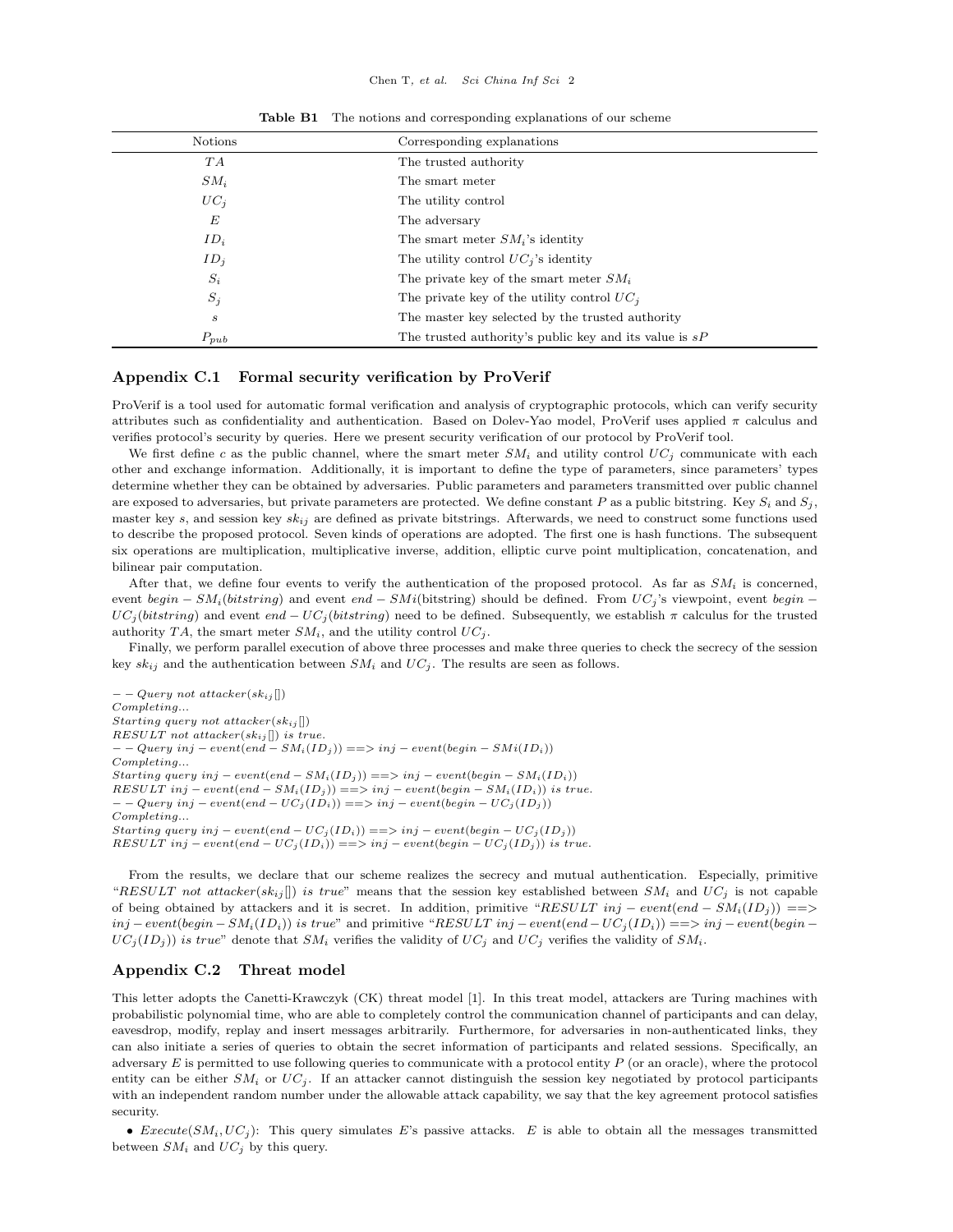•  $H_k(m)$ : This query returns a random number  $Hu_k$  to adversary E.

• Send $(P, m)$ : This query simulates E's active attacks. After E sends a message m to P, P returns a corresponding response.

•  $SSReveal(P)$ : This query lets E get the session-specific state information held by P. However, it does not output the long-term private key held by P by this query.

- $SKReveal(P)$ : By this query, E is permitted to acquire the session key held by P.
- Corrupt(P): By this query, E is permitted to acquire the long-term private key held by  $P$ .
- $<sup>Expire</sup>(P): By this query, E is permitted to delete a completed session's session key held by P.$

• Test(P): This query measures the session key's semantic security. In this query, a coin d is flipped by P, where  $d = 0, 1$ .

The real session key is returned by P if  $d = 1$ . Otherwise, P randomly selects a number and sends it to E.

Some related definitions are as follows.

**Definition 1.** If oracles  $SM_i$  and  $UC_j$  authenticate mutually and generate the same  $sk_{ij}$ , they are said to be partners. **Definition 2.** A session  $\prod$  held by oracle P is called locally exposed if queries of  $SKReveal(P)$ ,  $SSReveal(P)$ , and Corrupt(P) are asked prior to  $Expire(P)$  query by adversary E or oracle P is corrupted before the establishment of  $\Pi$ . If both session  $\prod$  and its matching sessions are not locally exposed,  $\prod$  is considered fresh.

**Definition 3.** In our proposed authenticated key agreement (AKA) scheme, the security is simulated by game  $GM^{AKA}(P, E)$ , where E is permitted to issue many  $Test(P)$  (SM<sub>i</sub> or UC<sub>j</sub>) queries. After receiving a Test(P) query, P flips a coin d and responds with d, where d is either an actual session key or a random number. Adversary E guesses a bit d'. If  $d'$  =d, E wins the game. Let  $Pr[d' = d]$  be the probability that E successfully wins  $GM^{AKA}(P, E)$ , then E's advantage in violating our scheme's semantic security is denoted as  $Adv_{AKA}(E) = |2Pr[d] - 1|$ .

**Definition 4.** If  $Adv_{AKA}(E) \leq \varepsilon$  holds, where  $\varepsilon$  is small enough, then the new proposed scheme is said to resist CKadversary model.

#### Appendix C.3 Provable security through random oracle model

Subsequently, we proof our scheme's security under random oracle model. We first present difference lemma [\[2\]](#page-4-1) necessary for analysis and give the theorem which needs to be proofed.

**Lemma 1** (Difference Lemma). Let  $B_1$ ,  $B_2$ ,  $B_3$  be the events defined in some probability distribution. Given  $B_1 \wedge$  $\neg B_3 \Leftrightarrow B_2 \wedge \neg B_3$ , we can conclude  $|Pr[B_1] - Pr[B_2]| \leqslant Pr[B_3]$ .

**Theorem 1.** Suppose an adversary  $E$  is probabilistic polynomial time-bounded, who can break our scheme's semantic security by issuing Hash query for at most  $q_h$  times, Execute query for at most  $q_e$  times and Send query for at most  $q_s$ times. E's advantage is defined as follows.

$$
Adv_{AKA}(E) \leq \frac{4q_h^2 + 2q_s^2}{2^l} + \frac{(q_s + q_e)^2}{p} + 2q_h Adv_{CDHP}(E)
$$

*Proof.* We define six games  $GM_0 \sim GM_5$  to prove our scheme's semantic security. Especially,  $GM_0$  denotes the actual attack and adversary E has no advantage in  $GM_5$ . We assume that  $Suc_j$  is  $GM_j$ 's corresponding event, which denotes E's success guessing of bit  $d$  by Test query.

Game GM0: In random oracle model, this game represents real attack. Thus, we can obtain following conclusion.

$$
Adv_{AKA}(E) = |2Pr[Suc_0] - 1|
$$
\n(C1)

Game  $GM_1$ : This game simulates all the oracles and the details are shown in Table C1. The answers are kept in corresponding lists. As the simulation shows, we can observe that  $GM_1$  is indistinguishable from  $GM_0$ . Thus, we can obtain following conclusion.

$$
Pr[Suc_1] = Pr[Suc_0]
$$
 (C2)

Game  $GM_2$ : This game nearly simulates  $GM_1$ . The difference is that  $GM_2$  ignores several collisions of  $M_1$  or  $M_2$  in the hash queries and transcripts, where  $M_1$  and  $M_2$  are random. Thus, this game and the previous game are indistinguishable if there are no collisions occur. By applying birthday paradox, hash collisions' probability is no more than  $\frac{q_h^2}{2^l}$ . Similarly, in transcripts, the collisions' probability is no more than  $\frac{(q_s+q_e)^2}{2n}$  $\frac{q_{e}}{2p}$ . As a result, by adopting Lemma 1, we can get following conclusion.

$$
|Pr[Suc_2] - Pr[Suc_1]| \leq \frac{q_h^2}{2^l} + \frac{(q_s + q_e)^2}{2p}
$$
 (C3)

Game  $GM_3$ : This game is identical to  $GM_2$  unless  $SM_i$  refuses  $Y_2$  or  $UC_i$  refuses  $Y_1$  or  $G_i$ . Moreover,  $GM_3$  will be terminated if adversary E is fortunate to guess the values of  $Y_1, Y_2,$  and  $G_i$  without inquiring the H oracle. Thus, we can obtain following conclusion.

$$
|Pr[Suc_3] - Pr[Suc_2]| \leqslant \frac{q_s^2}{2^l} \tag{C4}
$$

Game  $GM_4$ : This game considers the security of the session key. This security property guarantees that  $E$  still fails to acquire  $sk_{ij}$  unless she obtains  $SM_i$ 's secret information  $\{a, x_1, S_i\}$  or  $UC_i$ 's secrecy  $\{b, x_2, S_i\}$ . The goal of E is to calculate  $sk_{ij}$  in the following cases by issuing some Hash and Execute queries, who is permitted to obtain session transcripts.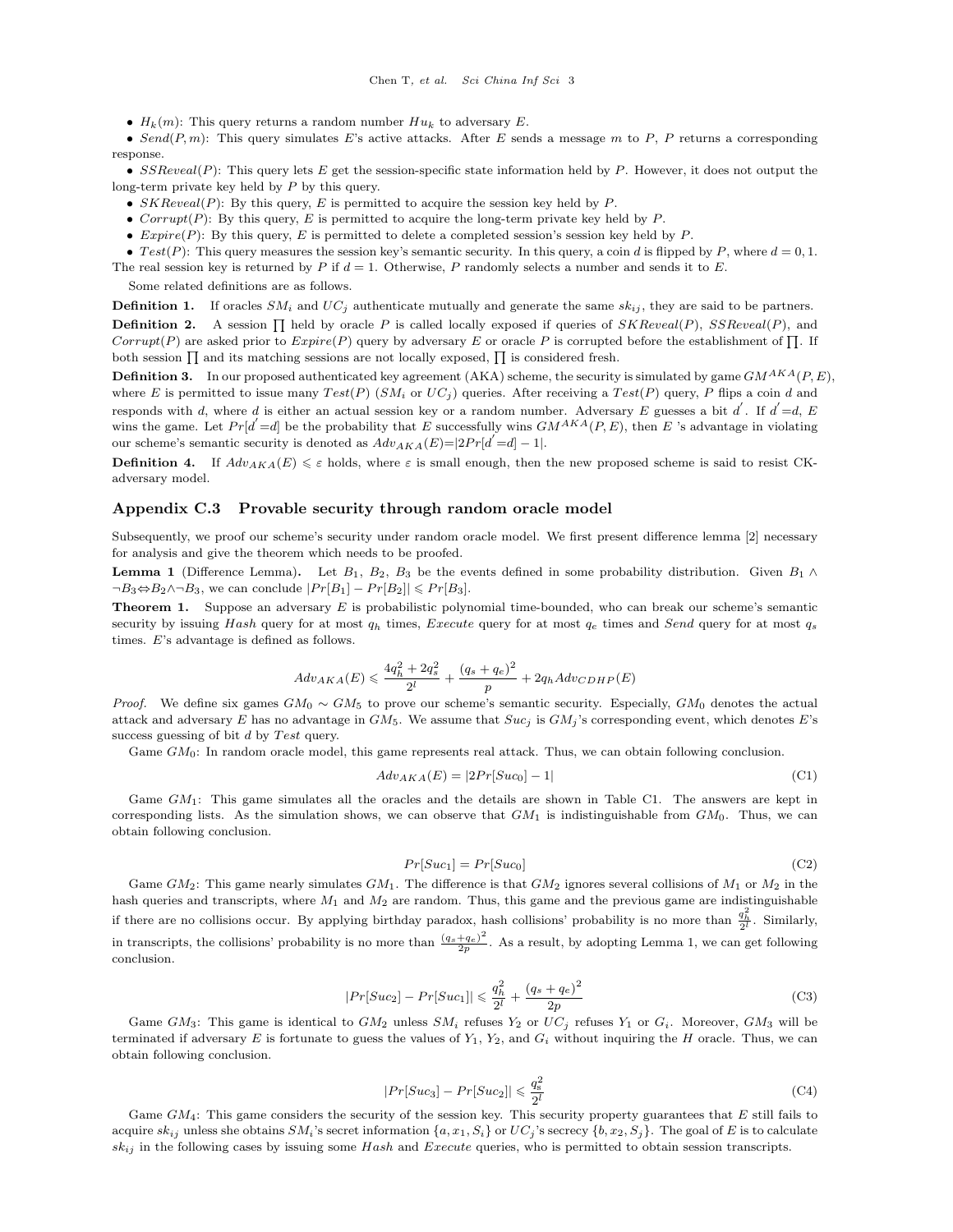Chen T, et al. Sci China Inf Sci 4

Table C1 Simulation of oracles

For a one way hash query  $H_k(m)$ , where  $k = 1, ..., 5$ , if there is a record  $(Hu_k, m)$  exists in the list  $L_{Hu_k}$ , then  $Hu_k$  is returned. Otherwise, a random number  $Hu_k$  is selected from  $\{0,1\}^l$  and is returned to adversary E. After that, the new record  $Hu_k$  is added into  $L_{Hu_k}$ .

For a query  $Send(SM_i, begin)$ , oracle  $SM_i$  randomly selects a,  $x_1$  from  $Z_p^*$ , computes  $Z=g^{a+H_3(S_i||x_1)}, A_j=P_{pub}+H_1(S_i||x_2)$  $ID_i)P$ ,  $M_1=(a + H_3(S_i||x_1)) \cdot A_j$ , and  $Y_1 = H_4(ID_i||ID_j||Z||M_1)$ , and responds with  $\{M_1, Y_1\}$ .

For a query  $Send(UC_j, \{M_1, Y_1\})$ , oracle  $UC_j$  chooses two random numbers  $b, x_2$  from  $Z_p^*$ , computes  $Z = e(M_1, S_j)$  $e(P, P)^{a+H_3(S_i||x_1)}$ , and then verifies the correctness of  $Y_1 = H_4(ID_i||ID_j||Z||M_1)$ . If it is valid,  $UC_j$  determines  $V =$  $e(P, P)^{b+H_3(S_j||x_2)} = g^{b+H_3(S_j||x_2)}$ , further generates  $K_{ij} = H_2(Z^{b+H_3(S_j||x_2)})$ ,  $sk_{ij} = H_4(ID_i||ID_j||Z||V||K_{ij})$ ,  $B_i =$  $P_{pub} + H_1(ID_i)P, M_2 = (b + H_3(S_i||x_2)) \cdot B_i$ , and  $Y_2 = H_4(ID_i||ID_j||V||M_2)$ , and finally replies with  $\{M_2, Y_2\}$ .

For a query  $Send(SM_i, \{M_2, Y_2\}), SM_i$  computes  $V = e(M_2, S_i) = e(P, P)^{b+H_3(S_j||x_2)}$  and verifies the validity of  $Y_2 = e(P, P)$  $H_4(ID_i||ID_j||V||M_2)$ . If the result is positive,  $SM_i$  calculates  $K_{ij} = H_2(V^{a+H_3(S_i||x_1)}),$   $sk_{ij} = H_4(ID_i||ID_j||Z||V||K_{ij}),$  $G_i=H_4(ID_i||ID_j||Z||V||sk_{ij})$  and returns  ${G_i}$ .

For a query  $Send(UC_j, {G_i}), UC_j$  verifies the validity of  $G_i=H_4(ID_i||ID_j||Z||V||sk_{ij})$ . If it holds,  $UC_j$  shares the session key  $sk_{ij}$  with  $SM_i$ .

For a query  $Execute(SM_i, UC_j)$ , it successively returns  $\{M_1, Y_1\}$ ,  $\{M_2, Y_2\}$  and  $\{G_i\}$  by Send query.

For a query  $SSReveal(P)$ ,  $\{a, x_1, Z, M_1\}$  is returned if  $P = SM_i$  or  $\{b, x_2, V\}$  is returned if  $P = UC_j$ .

For a query  $SKReveal(P)$ , if P has formed a session key  $sk_{ij}$  and both its partner and it have not been inquired by a Test query,  $sk_{ij}$  is returned. Otherwise, null is responded.

For a query  $Corrupt(P)$ ,  $S_i$  is returned if  $P = SM_i$  or  $S_j$  is returned if  $P = UC_j$ .

For a query  $Test(P)$ ,  $sk_{ij}$  is acquired by query  $SKReveal(P)$  and a coin d is flipped. if  $d = 1$ , a real session key  $sk_{ij}$  is returned. Otherwise, a random number selected from  $\{0,1\}^l$  is returned.

Case 1.  $SSReveal(SM_i)$  and  $SSReveal(UC_i)$ 

E is allowed to get smart meter  $SM_i$ 's secrecy  $\{a, x_1, Z = g^{a+H_3(S_i || x_1)}, M_1 = (a + H_3(S_i || x_1))(P_{pub} + H_1(ID_j)P)\}$ and instance  $UC_j$ 's information  $\{b, x_2, V = g^{b+H_3(S_j||x_2)}\}.$ 

Case 2.  $Corrupt(SM_i)$  and  $Corrupt(UC_i)$ 

E is allowed to get  $SM_i$ 's long-term private key  $S_i$  and the long-term private key  $S_i$  of utility control  $UC_i$ , but not their ephemeral secrets  $\{a, x_1, b, x_2\}.$ 

Case 3.  $SSReveal(SM_i)$  and  $Corrupt(UC_i)$ 

E is allowed to get smart meter  $SM_i$ 's secrecy  $\{a, x_1, Z = g^{a+H_3(S_i||x_1)}, M_1 = (a + H_3(S_i||x_1))(P_{pub} + H_1(ID_j)P)\}$ and instance  $UC_j$ 's secrecy  $\{S_j, V = g^{b+H_3(S_j||x_2)}\}.$ 

Case 4.  $Corrupt(SM_i)$  and  $SSReveal(UC_i)$ 

E is allowed to get smart meter  $SM_i$ 's secrecy  $\{S_i, Z = g^{a+H_3(S_i||x_1)}, M_1 = (a+H_3(S_i||x_1))(P_{pub}+H_1(ID_j)P)\}$  and instance  $UC_j$ 's secrecy  $\{b, x_2, V = g^{b+H_3(S_j || x_2)}\}.$ 

According to the literature [\[3\]](#page-4-2), CDHP is equal to DCDHP under the major groups with the prime order  $q$  of this letter. For the sake of convenient discussion, we adopt CDHP to denote its equivalent variations. Even if in above four cases, E is unable to compute  $sk_{ij}$ , since the subkey  $K_{ij}$  cannot be obtained without solving CDHP, whose value is  $H_2(g^{(a+H_3(S_i||x_1))(b+H_3(S_j||x_2))})$ . Thus, so long as CDHP holds,  $GM_4$  and  $GM_3$  are indistinguishable and we can conclude following equation.

$$
|Pr[Suc_4] - Pr[Suc_3]| \leq q_h Adv_{CDHP}(E)
$$
\n(C5)

Game GM<sub>5</sub>: This game will be aborted if E asks a  $H_4(ID_i||ID_j||Z||V||K_{ij})$  query. Otherwise, GM<sub>5</sub> and GM<sub>4</sub> are indistinguishable. The probability that E is able to calculate the real  $sk_{ij}$  is no more than  $\frac{q_h^2}{2^l}$ . Thus, we can get following conclusion.

$$
|Pr[Suc_5] - Pr[Suc_4]| \leqslant \frac{q_h^2}{2^l} \tag{C6}
$$

In addition, from E's point of view, there is no advantage for her to distinguish a random key from the real session key if E does not correctly input a Hash query. Therefore, we can deduce  $Pr[Suc_5] = \frac{1}{2}$ . To combine all above probabilities, the Theorem 1 holds.

### Appendix D Performance analysis

Performance analysis is presented in this section. Here we make comparisons of computation and communication costs to show the performance. Related works [\[4](#page-4-3)[–6\]](#page-4-4) are selected to compare with our proposed scheme.

We firstly elaborate performance of computation cost. Prior to calculating the computation cost, the execution time of various operations used in schemes should be learned. Here we adopt evaluation results performed by Kilinc et al. [\[7\]](#page-4-5), which